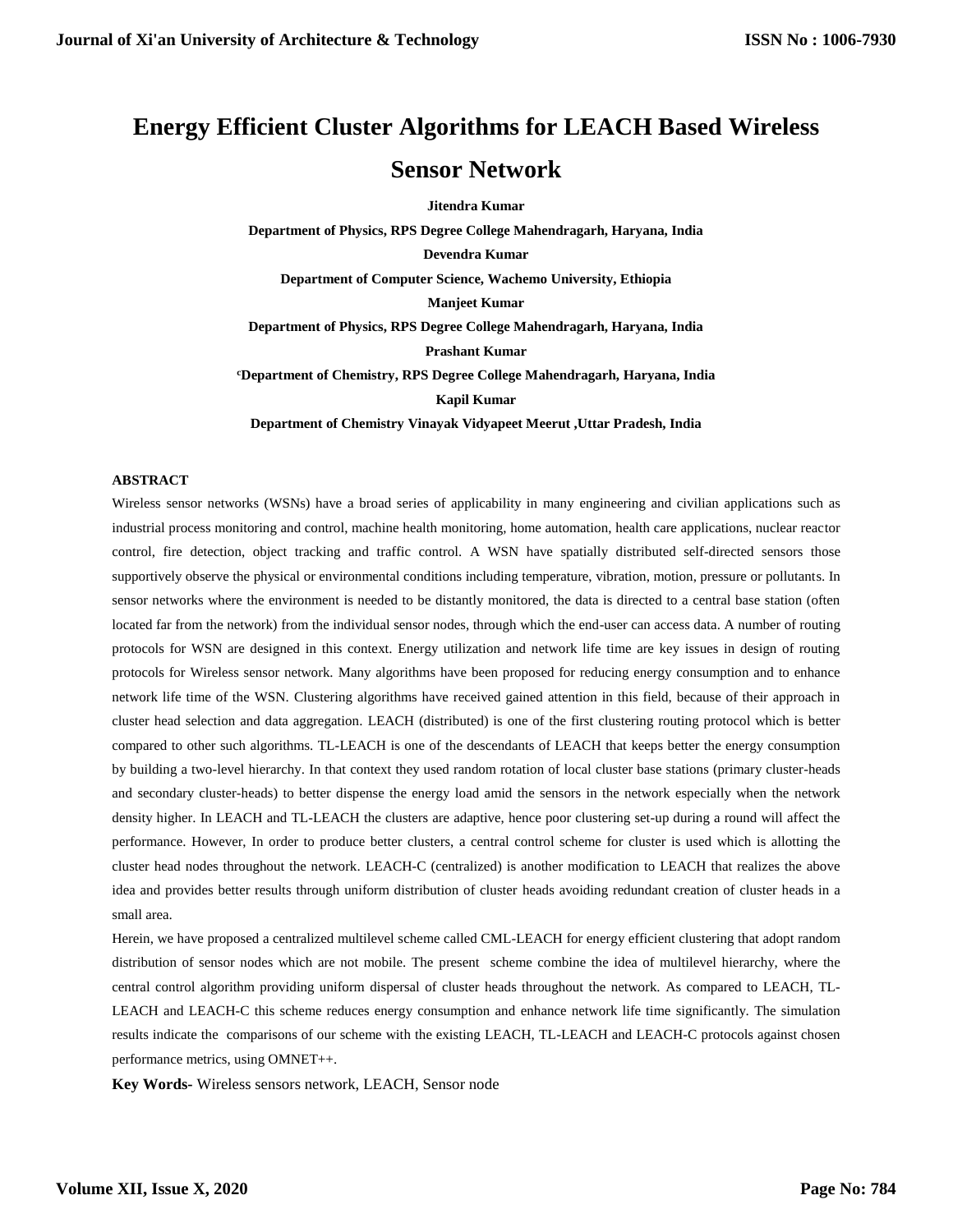#### **I. INTRODUCTION**

With the advancement in micro-fabrication technology, Wireless Sensor Networks (WSNs) have started to play a vital role in our daily lives. It is because of the reduction in cost of the sensor nodes, leading to increasing deployments of WSNs to a larger extent. Potential applications for wireless sensor networks exist in a variety of fields, including industrial process monitoring and control, environment and habitat monitoring, machine health monitoring, home automation, health care applications, fire detection, object tracking and traffic control. Effective design and execution of wireless sensor networks have become a renowned area of research in recent years, due to the enormous capacity of sensor networks to assist applications connecting the physical world with the virtual world. It is possible to obtain data about physical or environmental phenomena by net- working large number of tiny sensor nodes that was difficult or impossible to obtain in more conventional ways.

#### **Wireless Sensor Network**

A wireless sensor network contains of spatially distributed autonomous sensors those supportively observe the physical or environmental conditions such as temperature, sound, vibration, or pollutants. The WSN is made up of "nodes"- from a few to several hundreds or even thousands, where each node is associated to one (or sometimes several) sensors. A structure of a WSN is shown in Figure 1.1.



In sensor networks where the environment is required to be remotely monitored, the data from the individual sensor nodes is directed to a central base station (often located far from the network), through which the end-user can access data. The main characteristics of WSNs include .Ease of use. Ability to cope with node failures .Communication failures. Scalability to large scale deployment. Power consumption constrains for nodes that use batteries or Energy harvesting .Ability to cooperate with harsh environmental conditions, etc.

#### **II. LITERATURE REVIEW**

LEACH (Low-Energy Adaptive Clustering Hierarchy) is the first clustering routing protocol which is proven to be better compared to other clustering algorithms. It is a dispersed clustering algorithm, first proposed in 2000 by W. R.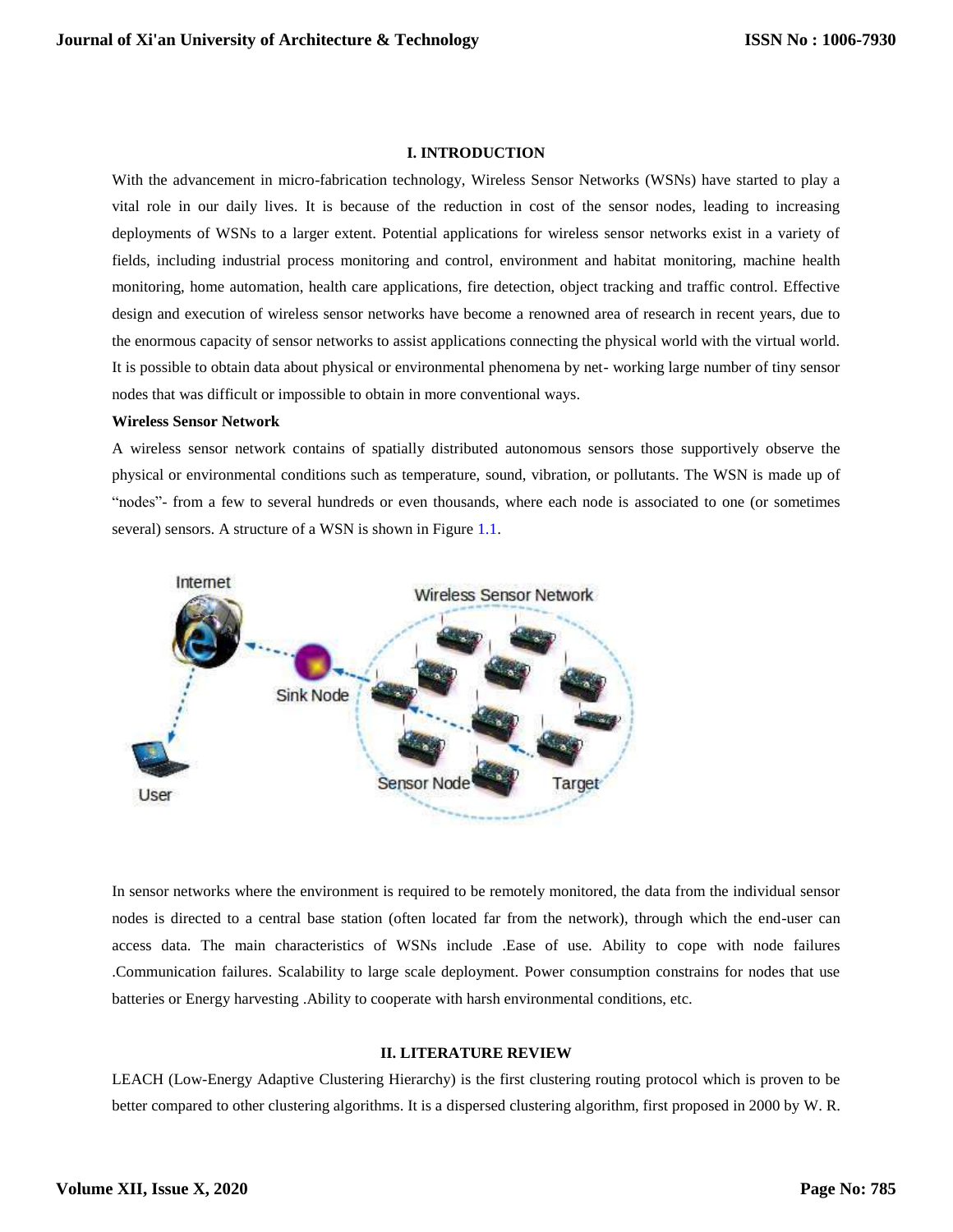Heinzelman et al. [7]. The authors have proposed a ordered adaptive method in which CHs are chosen with a random probability independent of others to organize the nodes into clusters. TL-LEACH is one of the descendants of LEACH proposed by V. Loscri et al. in the year 2005 [8], which introduce a two level hierarchy for cluster formation. In that context, they used random rotation of local cluster base stations (primary cluster-heads and secondary cluster-heads) to better dispense the energy load among the sensors in the network, especially when the density of network is higher. In LEACH and TL-LEACH the clusters are adaptive, hence poor clustering set-up during a round will affect the performance. However, by using a central control scheme for cluster set-up may produce better clusters by distributing the cluster head nodes throughout the network. In 2007 Taewook Kang et al. [9] proposed a centralized clustering algorithm, LEACH-C that realizes the above idea and provides better results through uniform distribution of CHs avoiding their redundant creation of in a small area.

#### **III. LEACH**

The main purpose of LEACH, was to find a way to low utilization of energy in the cluster and to enhance the life time of WSN. LEACH adopts a hierarchical and adaptive approach to organize the network into a set of clusters, managed by selected CHs. The CH brings out multiple tasks, such as collect of data from the members of the cluster, collection of data to remove redundancy among correlated values, broadcast of the collected data directly to the base station through a single hop method, creation and advertisement of a TDMA schedule. In the schedule created by the CH, each node of the cluster is allotted a time slot that can be used by non-CH nodes for broadcast. The CHs transmission the schedule to their corresponding cluster members. For reducing the probability of collisions among sensor nodes, LEACH nodes use a code division multiple accesses (CDMA) based scheme for communication. The network model used by LEACH is depicted in Figure 2.1.

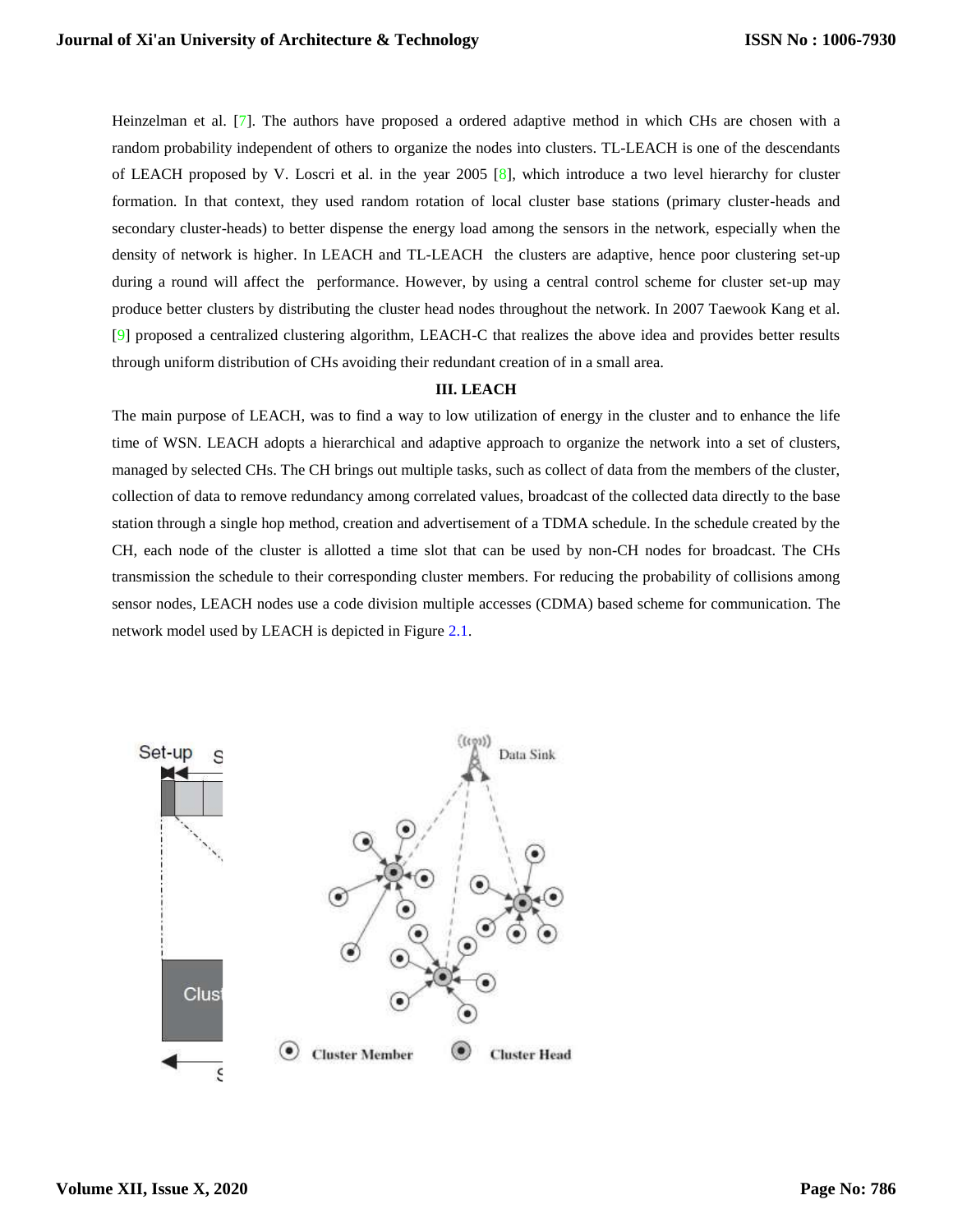### **3.1 Operations of LEACH**

The basic operation of LEACH comprises of many rounds, each round being subdivided into two phases. The phases of LEACH are illustrated in Figure 2.2. The first phase named as the setup phase and it consists of three steps,

(i) Cluster-head advertisement,

(ii) Cluster set-up and

(iii) Transmission schedule creation.

The second phase, the steady-state phase, attetion on,

(i) Data transmission to cluster heads,

(ii) Signal processing (data aggregation/fusion) and

(iii) Delivery to the base station.

To minimize the protocol overhead, the period of the setup phase is supposed to be relatively shorter than the steady-state phase.

#### **IV.EXPECTED RESULT**

Primary and secondary CHs are evenly distributed throughout the network and numbers of CHs formed in each round are almost uniform. In this way each node gets enough TDMA slots to transfer, hence improving the number of data signals received at BS.

## **REFERENCES:**

[1] L.J.G. Villalba, A.L.S. Orozco, A.T. Cabrera, and C.J.B. Abbas. Routing protocols in wireless sensor networks. *Sensors*, 9(11):8399–8421, 2009.

[2] S. K. Singh, M. P. Singh, and D. K. Singh. Routing protocols in wireless sensor networks- a survey. *International Journal of Computer Science & Engineering Survey*, 1:63–83, 2010.

[3] Chao SHA, Ru chuan WANG, Hai ping HUANG, and Li juan SUN. Energy efficient clustering algorithm for data aggregation in wireless sensor networks. *The Journal of China Universities of Posts and Telecommunications*, 17, Supplement 2(0):104 – 122, 2010.

[4] D.J. Dechene, A.E.Jardali, and M.L.A. Sauer. *A Survey of Clustering Algorithms for Wireless Sensor Networks, Computer Communications*. Butterworth-Heinemann Newton, MA USA, 2007.

[5] Suchismita Chinara and Santanu Kumar Rath. A survey on one-hop clustering algorithms in mobile ad hoc networks. *Journal of Network and Systems Management*, 17(1-2):183–207, 2009.